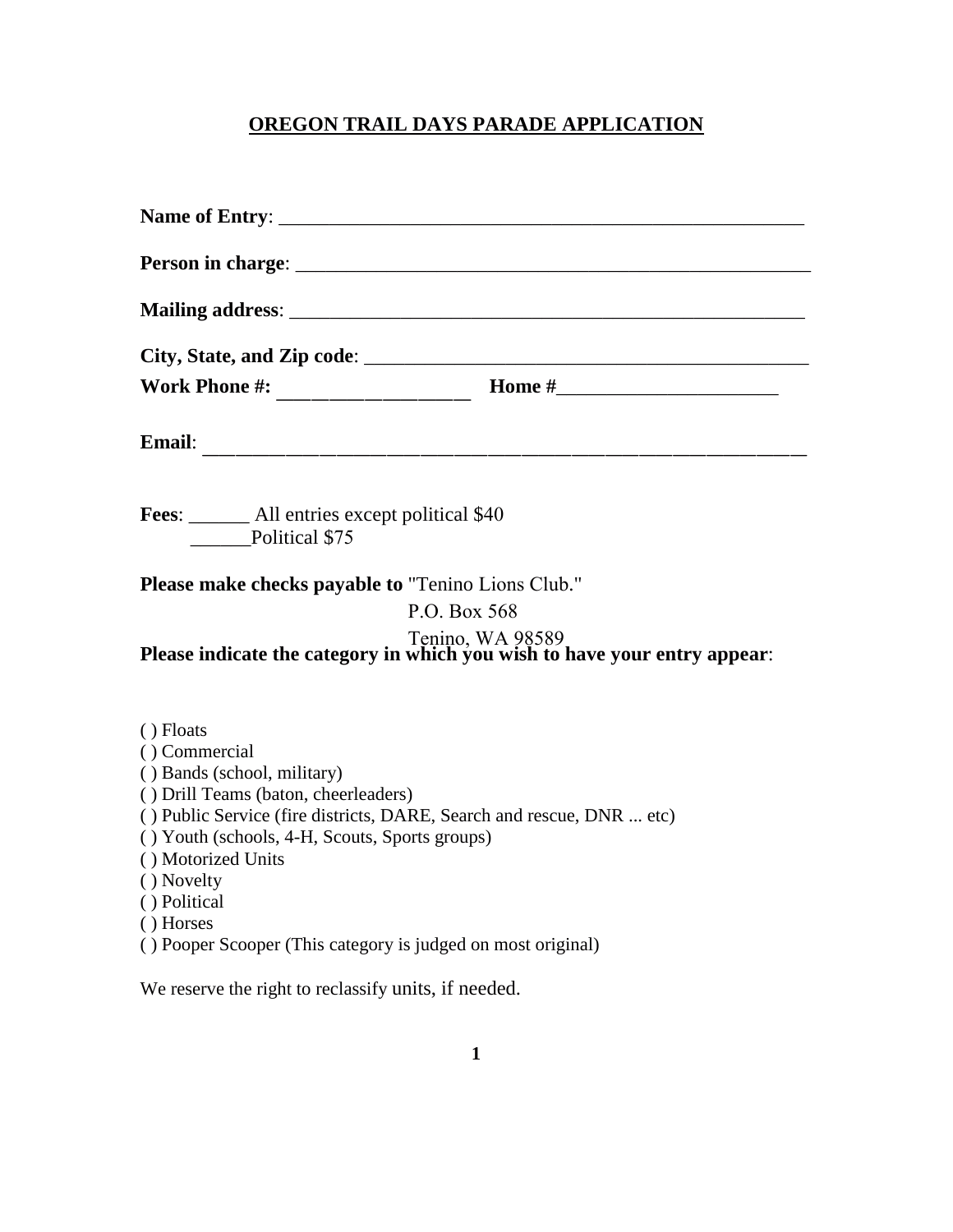## **Description of Parade Entry**

Please provide information for the parade announcer on your entry so that the announcer can introduce your entry to the parade watchers, Keep it simple and clear!

| <b>Entry Name:</b>           |
|------------------------------|
| Description to be announced: |
|                              |
|                              |
|                              |
|                              |
|                              |
|                              |
|                              |
|                              |
|                              |
|                              |
|                              |
|                              |
|                              |
|                              |
|                              |
|                              |
|                              |
|                              |
|                              |
|                              |
|                              |
|                              |
|                              |
|                              |
|                              |

We also need information on your entry for determining lineup and staging requirements. We assume that all entries are approximately one car length unless told otherwise.

We would like information on:

1) Length of entry (if more than one car length) and approximate number of vehicles~

(political candidates and politicians limited to two vehicles)\_\_\_\_\_\_\_\_\_\_\_\_\_\_\_\_\_\_\_

2) Approximate number of people if more than ten

3) Does your entry include music?<br>
Loud noise?